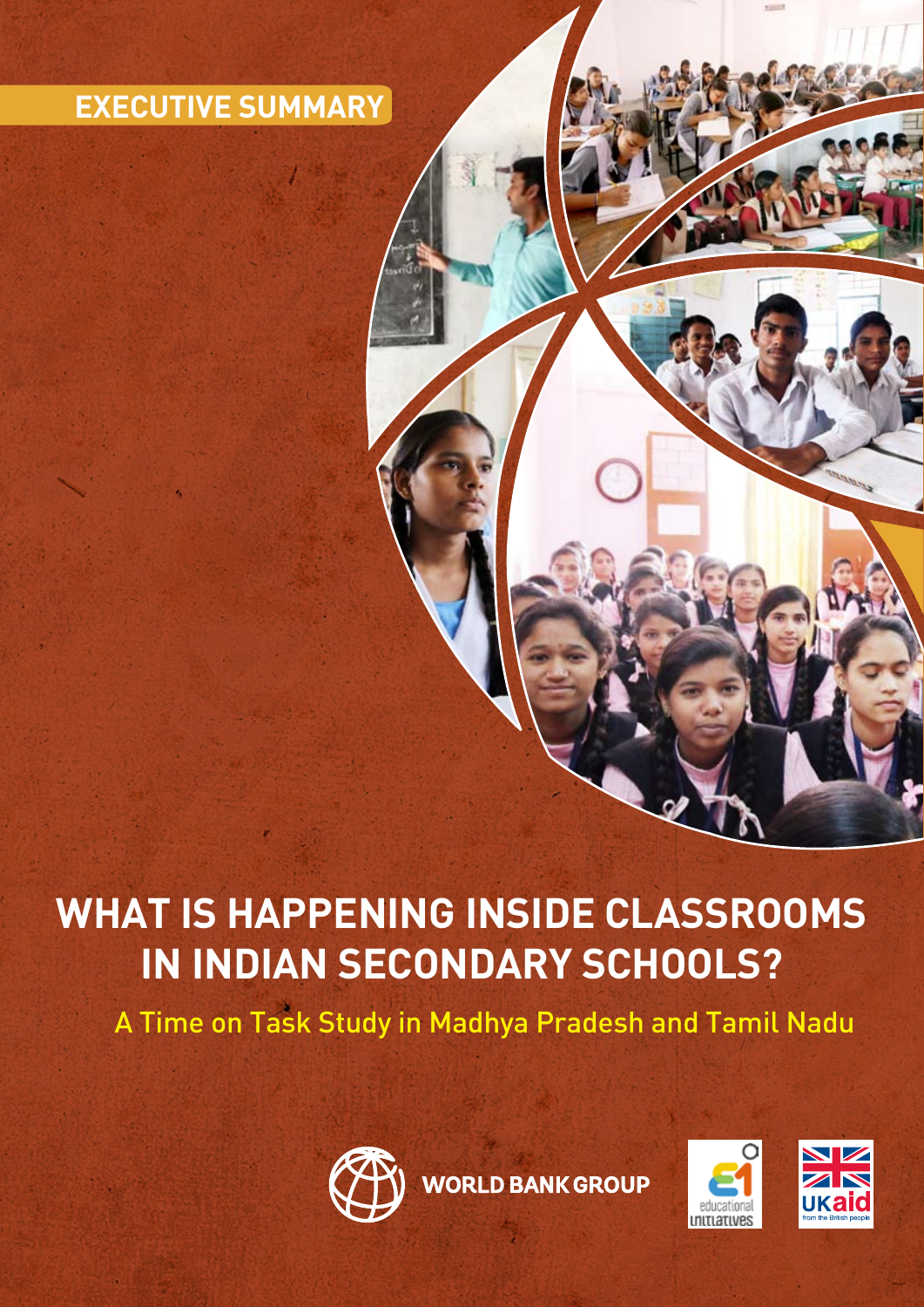©2014 The International Bank for Reconstruction and Development/The World Bank 1818 H Street, NW Washington, D.C. 20433 USA

### **Disclaimer:**

The findings, interpretations, and conclusions expressed in this presentation are those of the authors and do not necessarily reflect the views of the International Bank for Reconstruction and Development/ The World Bank and its affiliated organizations, or those of the Executive Directors of the World Bank or the Governments they represent.

Design and Print: Macro Graphics Pvt. Ltd.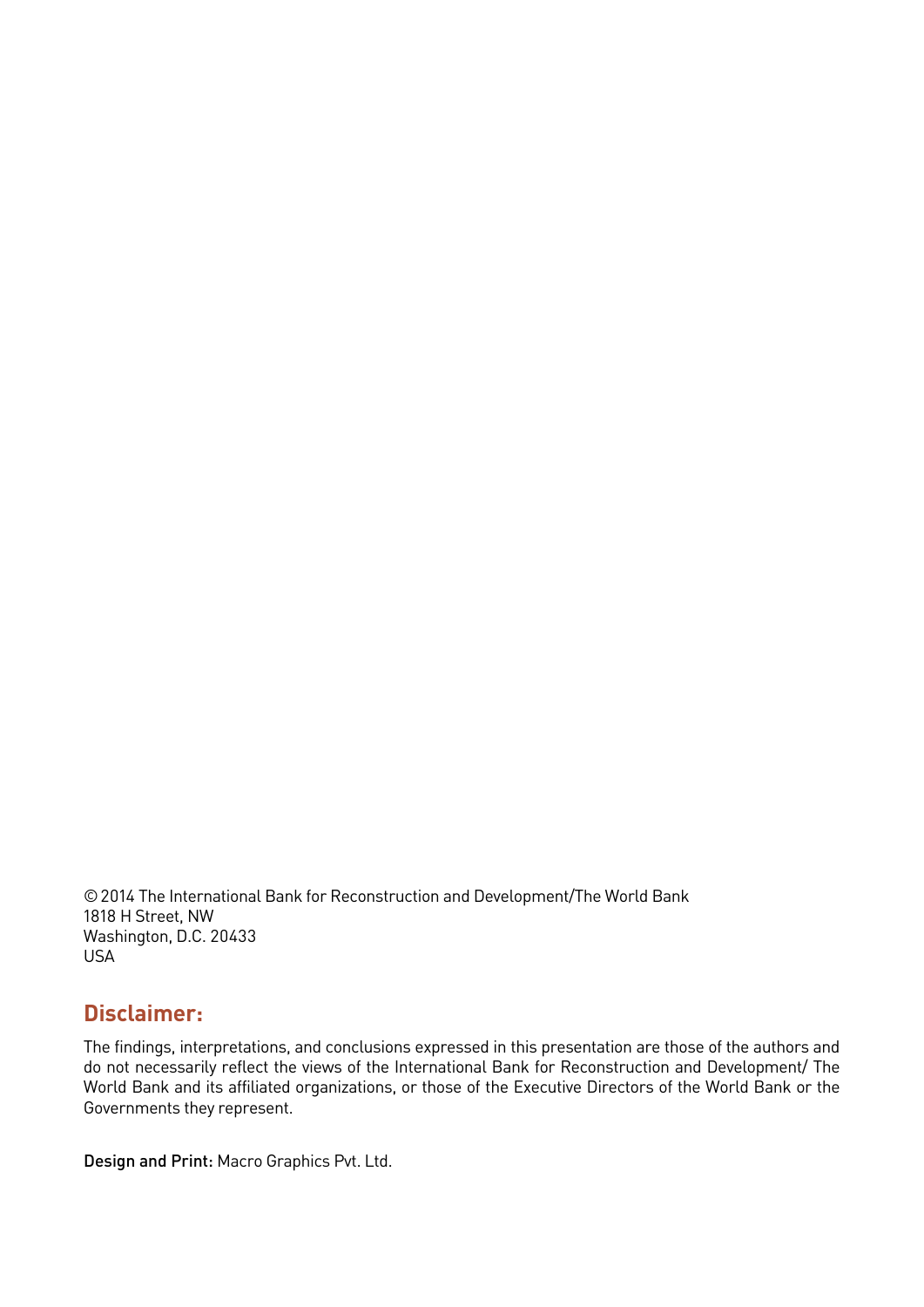This study was conceptualized and initiated by the World Bank in concurrence with the Ministry of Human Resource Development (MHRD) to understand the quantity and nature of time spent on teaching–learning in secondary school classrooms in India. The World Bank partnered with Educational Initiatives (EI) Private Ltd. to conduct the field survey of the study.

This report was prepared by Educational Initiatives for the World Bank, with Pranav Kothari, Raghav Rohatgi, Deepak Agarwal, Nischal Shukla and Archana Dwivedi as the key authors. It was supervised by Sangeeta Dey, Toby Linden and Namrata Raman Tognatta (all World Bank). We hope this report will be useful to policy makers, education administrators, teacher educators and schools.

We would like to thank Smt. D. Sabitha IAS, Principal Secretary, School Education, Tamil Nadu and Mr. D. D. Agarwal IAS, Commissioner Public Instruction and Director, Rashtriya Madhyamik Shiksha Abhiyan (RMSA) Madhya Pradesh for their guidance and support in conducting this study.

The study team is indebted to the Advisory Committee of eminent people for guiding and providing valuable inputs at various stages of the study: Dr. Alejandro Ganimian (The Abdul Lateef Jameel Poverty Action Lab), Ms. Aruna Rathnam (UNICEF), Dr. Ranjana Arora (National Council of Educational Research and Training), Dr. K. Ravi Subramaniam (Homi Bhabha Centre for Science Education), Mr. Sridhar Rajagopalan (EI) and Ms. Vimala Ramachandran (Education Resources Unit).

The team is grateful to colleagues at the World Bank: Barbara Bruns, former Senior Education Specialist and Andrew Ragatz, Senior Education Specialist for their technical advice and support during the design of the study.

Special gratitude is due to the Directors and faculty of the State Councils of Educational Research and Training (SCERTs), State and District Education Officers and RMSA officials for their support during the field survey and to the faculty of Colleges of Teacher Education (CTEs), Institutes of Advanced Studies in Education (IASEs) and District Institutes of Education and Training (DIETs), B.Ed. Colleges in Madhya Pradesh and Tamil Nadu for their kind cooperation and engagement as observers during the survey in the schools.

Last but not the least, the authors are also grateful to the students, teachers and principals of the schools in Madhya Pradesh and Tamil Nadu who participated in the Time on Task Study.

The report was made possible in part by generous support from the United Kingdom's Department for International Development.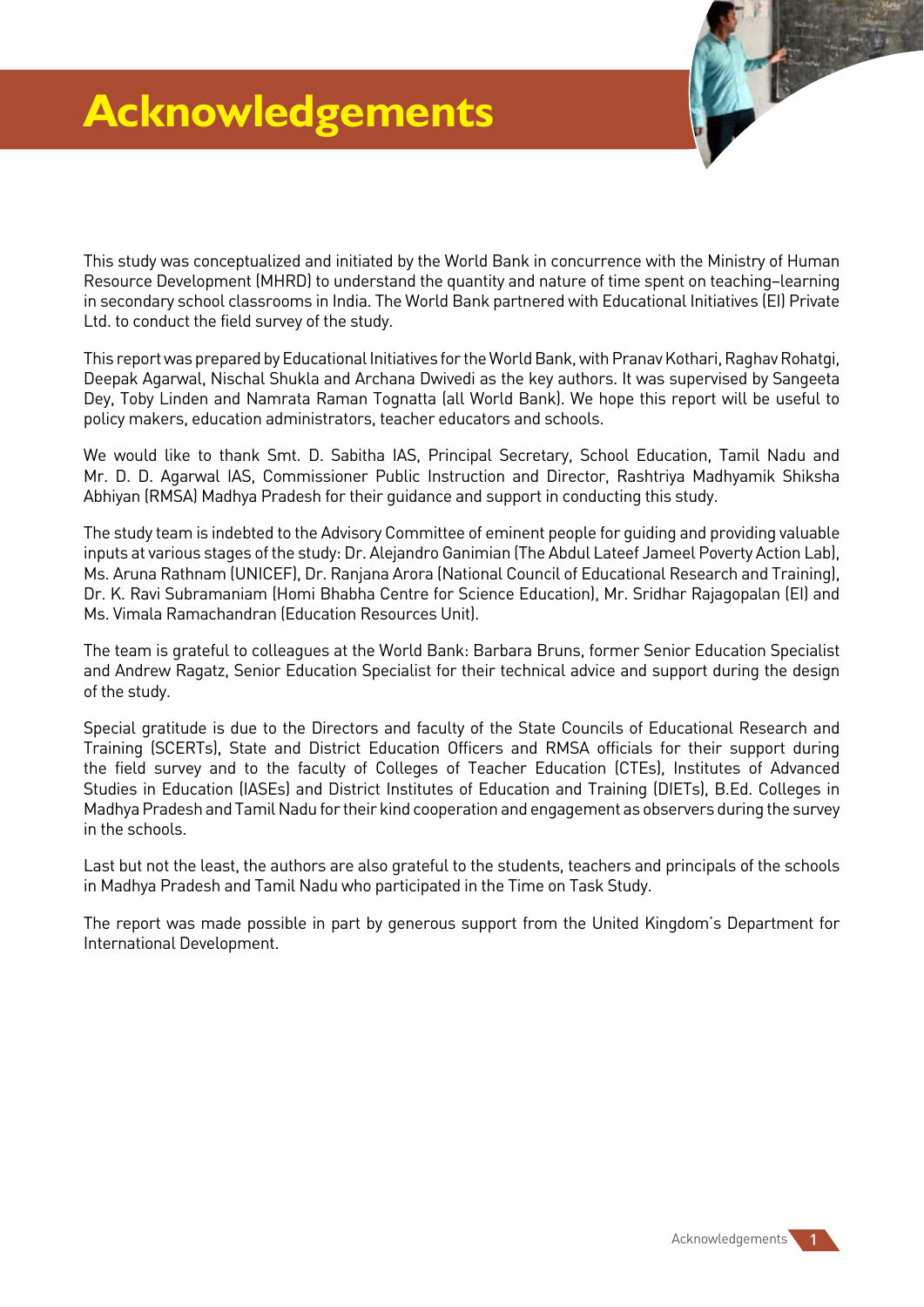

## **Executive Summary**

The Government of India launched *Rashtriya Madhyamik Shiksha Abhiyan* (RMSA) in March, 2009 which is along the lines of *Sarva Shiksha Abhiyan* but with the focus on secondary education. The key objectives of the scheme are to enhance access to secondary education and to improve its quality. It envisages achieving universal access to secondary level education by 2017, and improving quality of education imparted at the secondary level by making all secondary schools conform to prescribed norms.

The objective of this study was to document and analyse the current use of classroom time and identify good practices to improve classroom teaching in Mathematics and Language in secondary education in support of the implementation of the RMSA scheme. This study has been carried out as part of the World Bank's support to RMSA with concurrence from the Ministry of Human Resource Development, Government of India.

This study' builds upon an earlier study on time-on-task which was carried out by the World Bank for elementary schools in Andhra Pradesh, Madhya Pradesh and Uttar Pradesh in 2006-2007<sup>2</sup>. That study was instrumental in providing valuable insight on time spent and the nature of teaching in elementary classrooms. The current study aims to achieve the same in secondary schools.

## **Scope and Design**

This study conducted in 2015-16 looked at the available learning time, teaching methods and learning materials available in the classroom along with the characteristics of students, teachers and schools to document how effectively instructional time was used in the class. The study also video-recorded teaching practices of a smaller subset of teachers in order to create a corpus of real-life examples of teaching practice that can serve as an effective learning tool in teacher training programs and generate discussion among educators and teachers on effective teaching practices. This is the first time such a study has been conducted in secondary education in India and therefore the main report goes into some of the technical issues addressed during the implementation, so that others can repeat and extend the study in other places.

The present study covered 150 secondary schools spread across 3 districts each in Madhya Pradesh (Balaghat, Gwalior and Jhabua) and Tamil Nadu (Coimbatore, Salem and Vellore). Language and Mathematics subject classes were observed in class 10 in each school. The following instruments were administered in each school: A) Stallings classroom observation tool; B) Questionnaire on teacher attitude towards gender inclusion/discrimination; C) Student Questionnaire; D) School & Teacher Questionnaire; and, E) Teacher Understanding of Student Knowledge Questionnaire. All these tools are discussed in detail in subsequent chapters.

<sup>1.</sup> What is happening inside classrooms in secondary schools? A Time on Task Study in Madhya Pradesh and Tamil Nadu 2015-16: Kothari, Pranav; Rohatgi, Raghav; Agarwal, Deepak; Shukla, Nishchal; Dwivedi, Archana (authors from Educational Initiatives Pvt. Ltd. who also led the field study). The study and report were supervised by Sangeeta Dey, Toby Linden and Namrata Raman Tognatta, Global Education Practice, The World Bank Group.

<sup>2.</sup> Here is the proper citation: Sankar, Deepa; Linden, Toby. 2014. How much and what kind of teaching is there in elementary education in India? Evidence from three states. South Asia: Human Development Sector; no. 67. Washington, DC; World Bank Group. http://documents.worldbank.org/curated/en/2014/02/19231774/much-kind-teaching-elementary-education-india-evidencethree-states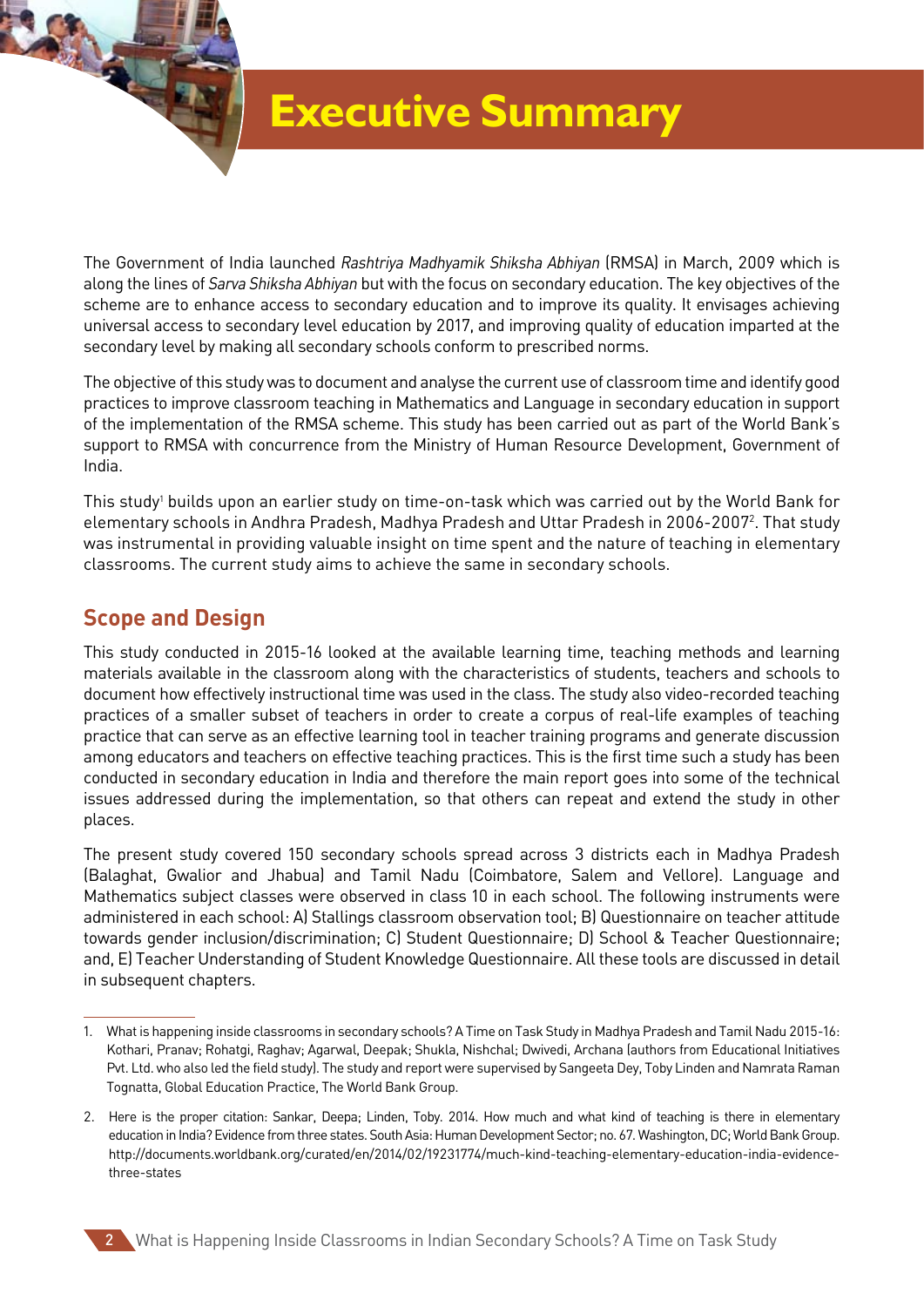## **Key Findings**

**Overall, classes were held for 179 days in Madhya Pradesh** (Figure 1) **and 182 days in Tamil Nadu in the academic year 2014-2015** (Figure 2). Even though schools operate for 6 days a week in Madhya Pradesh the actual number of days on which classes were held was very slightly less than in Tamil Nadu because of a longer summer break (45 days in Madhya Pradesh as against one month in Tamil Nadu), more examination days (44 days against 27 days) and unscheduled closings. Discussion with state officials revealed that the number of unscheduled closings was as per their expectations and could be due to various reasons such as local festivals, state/district events or heavy rains.



#### **Figure 1: Expected vs actual days on which classes held, Madhya Pradesh (2014-2015)**

#### **Figure 2: Expected vs actual days on which classes held, Tamil Nadu (2014-2015)**



**On an average, teachers were away from schools for 17.8 days in Madhya Pradesh and 20.6 days in Tamil Nadu.** Personal leave accounted for the highest number of days away from school across all 6 districts. Teachers were not in school mainly due to personal leave, training and other official duties. The number of days spent in training was very low especially in Madhya Pradesh where teachers were in training for an average of 3.7 days in 2014-15 in comparison to 6.3 days in Tamil Nadu. Also, an analysis of teacher availability data by gender, age and experience shows that:

 $\bullet$  Male teachers were in training and on official duties for significantly more days than female teachers in Madhya Pradesh. No such differences were found in Tamil Nadu.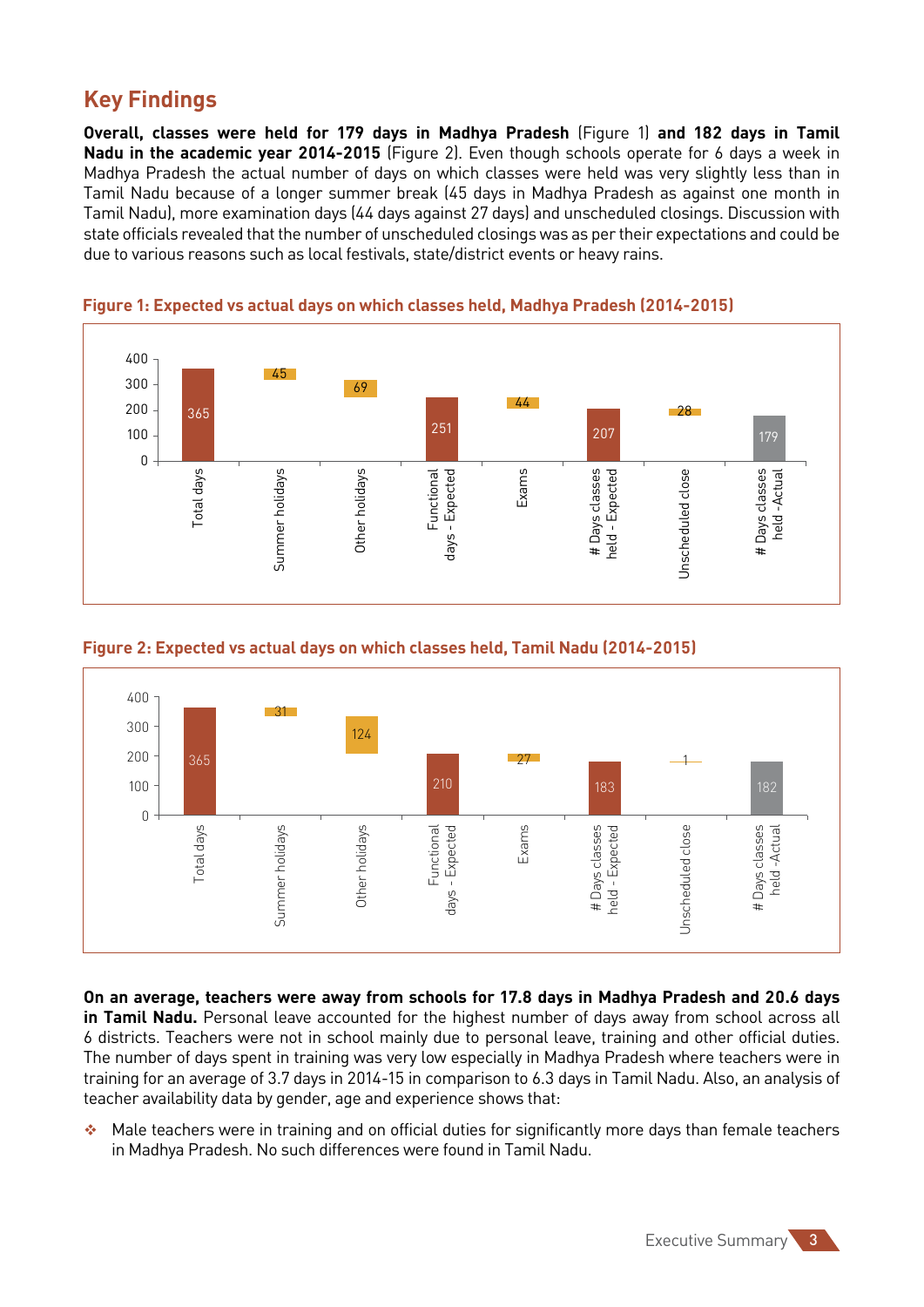**In Madhya Pradesh young teachers in the age group of 21 to 30 years took far less leave and also went** on training or official duty for fewer days which resulted in them being away from school for an average of 10 days in comparison to approximately 19 days among other age groups.

Classroom observations using the Stallings<sup>3</sup> tool noted how much time teachers were spending on various activities. Activities were further classified into – 1) Instructional activities: activities where teacher and students were involved in teaching and learning, and 2) Classroom management and other off-task activities: where the teacher was spending his/her time in managing the classroom or on other activities not associated with student learning. The average class time in both states was 45 minutes.

**Overall, almost 89 percent of teachers' time was spent on instructional activities** (Figure 3). **However, there was significant difference in Madhya Pradesh and Tamil Nadu on how time is being spent in the classroom.** In Madhya Pradesh, 83 percent of the time was spent on instructional activities whereas this number was 94 percent for Tamil Nadu. In Madhya Pradesh, time being spent on classroom management and off-task activities was high at 11 percent and 6 percent, respectively, and was lower in Tamil Nadu at 5 percent and 1 percent respectively.



#### **Figure 3: Breakup of teachers' time in classroom across different activities**

**There were important differences in the way instructional time was used across subjects.** Teachers were spending more time on 'Discussion' and 'Reading Aloud' in Language than in Mathematics classrooms. The observers found that 'discussion' in Language classrooms was mostly choral responses from students to simple recall questions from the lesson being taught. 'Assignment/ class work' and 'Copying' activities took up a higher proportion of class time in Mathematics classrooms than in Language classrooms. The observers also found that most Mathematics teachers solved examples on the blackboard and asked students to copy them down which may explain more time in class work and copying in Mathematics classrooms. 'Instruction, demonstration or lecture' and 'Assignment/class work' dominate and take up almost 50 percent of class time across both subjects. Only 17 percent (approximately 7-8 minutes per lesson) of the class time was devoted for discussions in both the subjects.

<sup>3.</sup> The Stallings tool is a classroom observation tool that is like a snapshot that records the participants, their activities, and the materials being used in the classroom, at ten separate instances throughout a class period. The snapshot records people and activities as if they were being photographed during one brief instant. Each "snapshot" observation lasts for a duration of 15 seconds.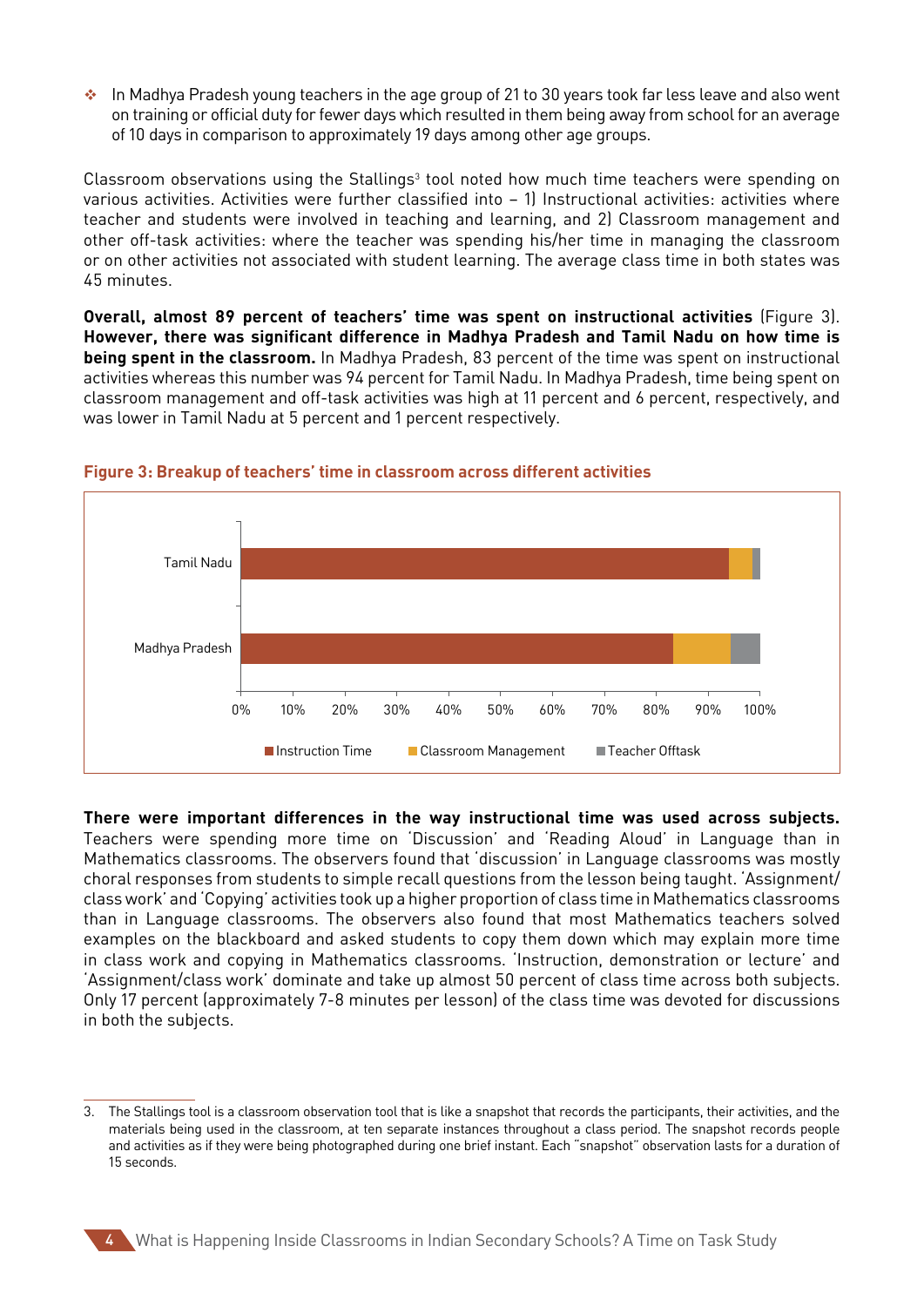**There were also differences in the teaching and learning materials used, though the range of such materials was very limited.** In Mathematics classes in both states, teachers were using the blackboard for more than 50 percent of class time (Figure 4). In contrast to this, in Language classes, use of textbooks dominated and took up 40 percent of class time (Figure 5). In both subjects and states, use of other learning aids was limited and co-operative learning and use of ICT was almost non-existent in the classroom.<sup>4</sup> Along with the materials available in the classroom, observers also noted if students had textbooks and notebooks of their own in the class. All students in both states had textbooks and notebooks in more than 90 percent of the classes observed.



#### **Figure 4: Frequency of use of different learning materials, Mathematics**





**There was a stark difference between the two states in terms of availability of learning resources.** Whereas Tamil Nadu reported more than 95 percent schools having 7 out of 9 learning resources<sup>5</sup> on the survey questionnaire, this percentage was 38 percent in Madhya Pradesh. In Madhya Pradesh, learning resources were especially lacking in schools in the district of Balaghat.

<sup>4.</sup> It should be noted that ICT tools may have been used in computer labs which were not part of this survey.

<sup>5. 9</sup> Learning resources: science laboratory, computers, library, newspapers/magazines, encyclopaedia/dictionary, Television, charts/maps, blackboard and lastly >5 chalks available every day in the classroom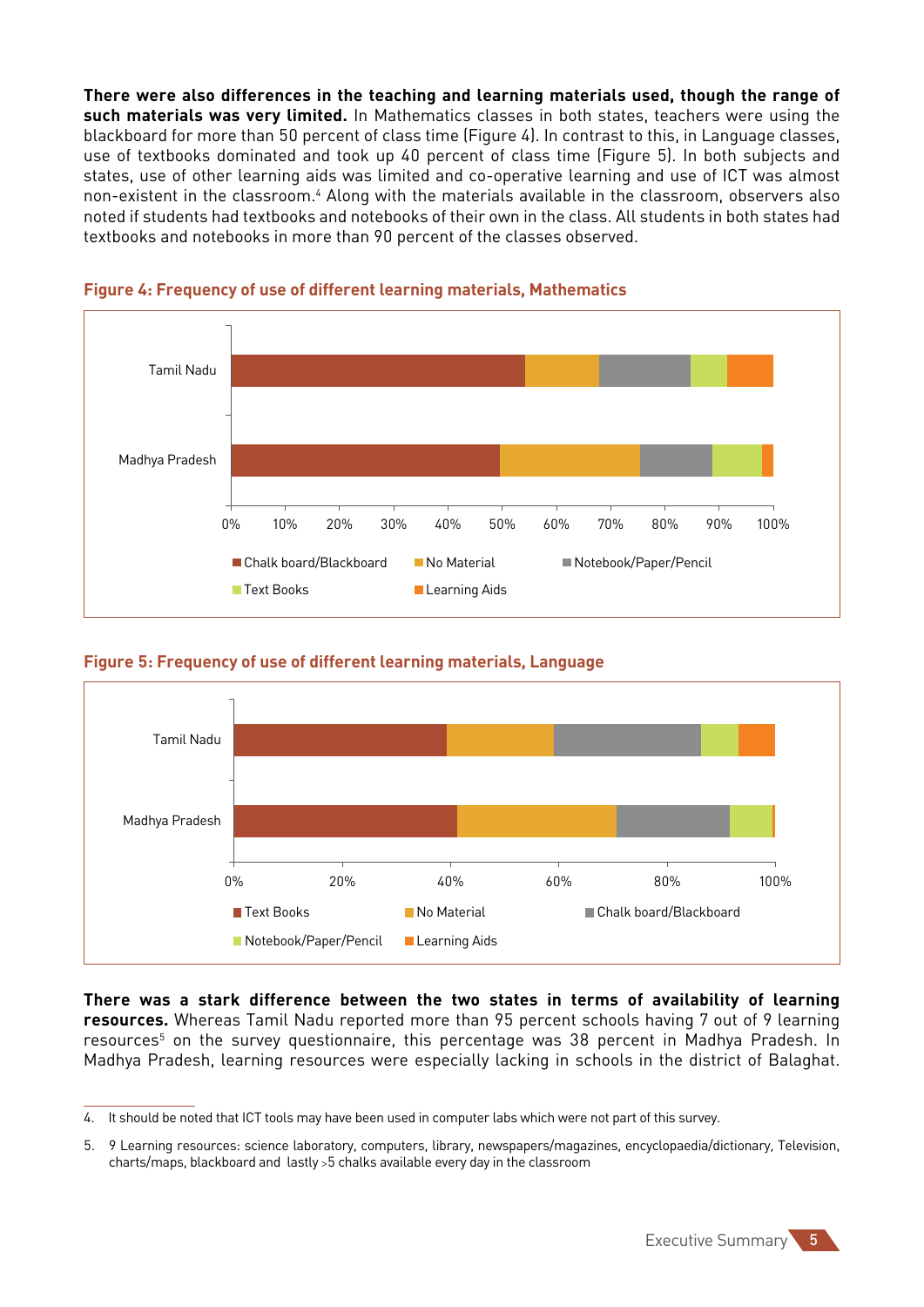Only 11 percent schools in Madhya Pradesh reported having computers in comparison to 85 percent schools in Tamil Nadu.

**The involvement of students in Tamil Nadu was high** as all the students were doing the activity carried out by the teacher for 73 percent of the classroom time (Figure 6). It was significantly lower in Madhya Pradesh where the entire class was involved for 41 percent of the classroom time<sup>6</sup>. However, it should be noted that when all students were involved this almost always meant that all students were doing the same activity, regardless of whether they were able to understand what was being taught.



#### **Figure 6: Student involvement**

**In Madhya Pradesh, a student attendance rate of 70 percent was recorded on the day of observation in comparison to 88 percent in Tamil Nadu schools.** There was no significant difference in enrolment or attendance rates for boys and girls across rural and urban schools (Figure 7).



#### **Figure 7: Attendance of boys and girls across rural and urban schools**

6 The Stallings Manual identifies 4 categories of student participation to be used during the class observations: 'Entire Class' – All the students are involved in the activity, 'Large Group' – 6 or more students are involved in the activity but not the entire class, 'Small Group' – 2 to 6 students are involved in the activity, '1 student' – 1 student is involved in the activity independently.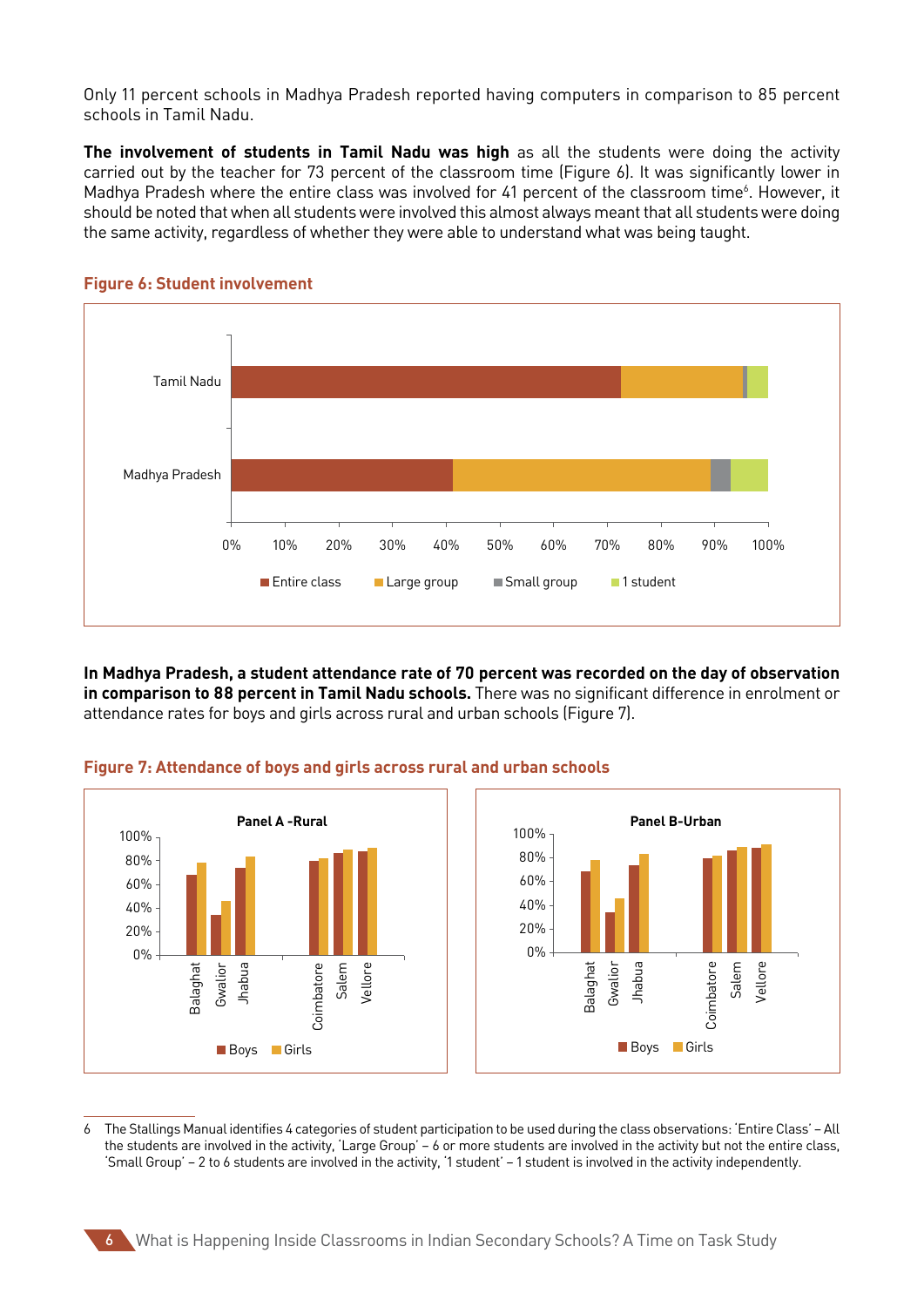**More than 95 percent students in both states responded positively when asked if they like to come to school and feel that education is important.** Approximately the same number of boys and girls responded yes. Moreover, there was no significant gender bias in either state in classroom practices. The survey observed if teachers were asking questions, praising, scolding or offering to do classroom management predominantly for one gender group in the class.

**Around 50 percent of students in Madhya Pradesh and 74 percent of students in Tamil Nadu were 15 years old** (i.e., the expected age for class 10) (Figure 8). In Madhya Pradesh, schools had diverse groups in terms of age, as at least 18 percent of students were younger than 15 years and more than 30 percent of students were older than 15 years. This diversity of student ages poses an additional challenge to teachers in responding effectively to the different educational needs of students.



#### **Figure 8: Distribution of student's age, by district**

**Principals and students generally perceived effective teachers and teaching in the same way as the expert observations in this study.** Principals' rating of teachers were moderately positively correlated with time spent on instruction in the classroom and student involvement. Effective teaching practice as perceived by students was also moderately positively correlated to involvement of students.

In order to understand if teachers were able to identify errors made by students, 10 questions were given to Language and Mathematics teachers whose classroom practices were observed. The test was voluntary with no time limit

**On an average, in each state, Language teachers were able to identify student errors 50 percent of the time and Mathematics teachers got 40 percent of the questions correct** (Table 1).The performance of Madhya Pradesh teachers was found to be slightly higher than that of Tamil Nadu teachers in Mathematics as well as Language. Across all the districts, performance of teachers in the district of Gwalior was the highest (with the Language teachers getting 53 percent of the questions right and Mathematics teachers getting 47 percent of the questions right).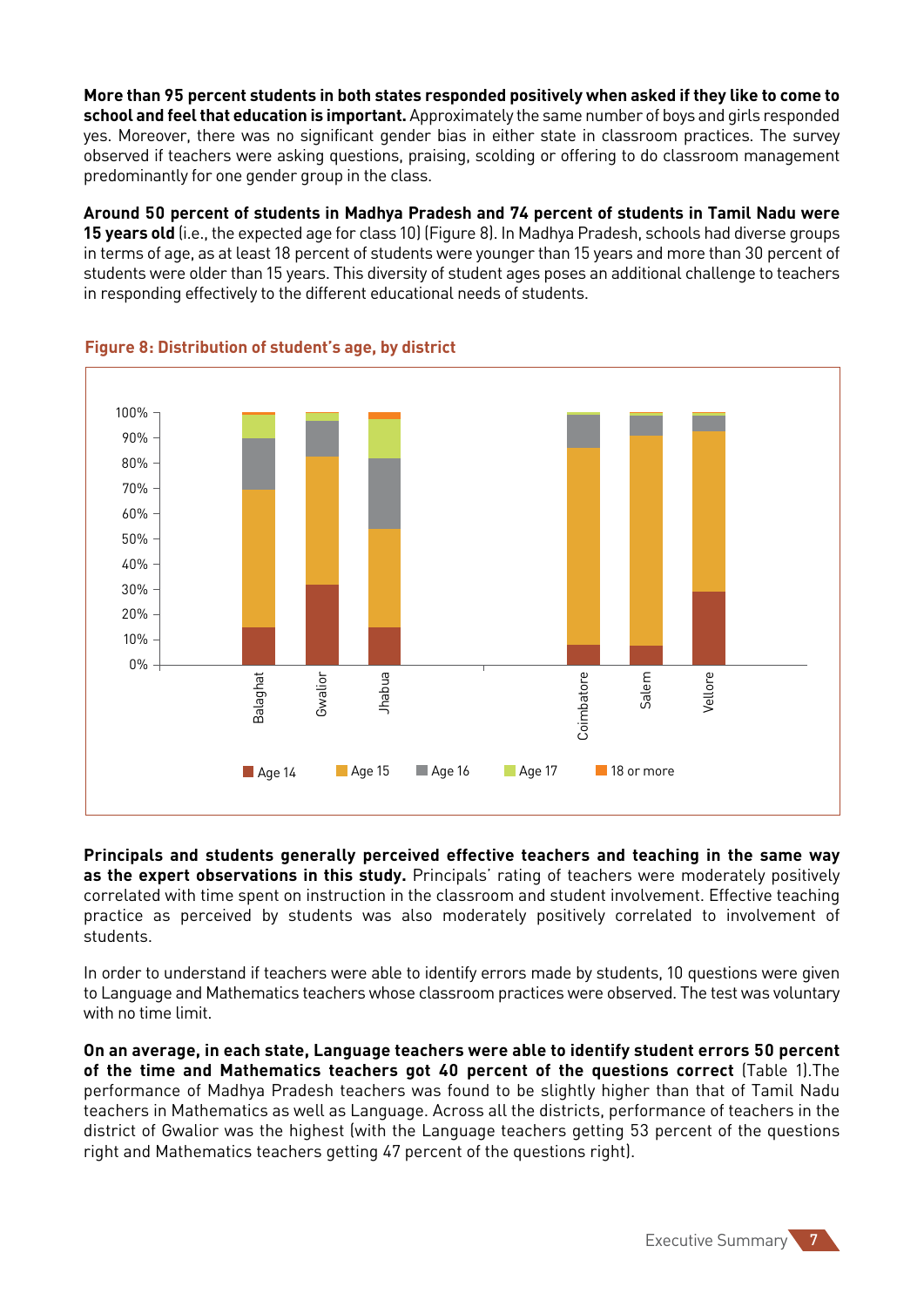#### **Table 1: Teacher understanding of student knowledge**

| <b>Language</b> |                   | <b>Mathematics</b> |                   |
|-----------------|-------------------|--------------------|-------------------|
| <b>District</b> | Overall % correct | <b>District</b>    | Overall % correct |
| Gwalior (MP)    | 52.7              | Gwalior (MP)       | 47.4              |
| Salem (TN)      | 50.0              | Coimbatore (TN)    | 38.9              |
| Balaghat (MP)   | 49.2              | Vellore (TN)       | 38.3              |
| Jhabua (MP)     | 48.0              | Jhabua (MP)        | 37.7              |
| Coimbatore (TN) | 47.1              | Balaghat (MP)      | 35.0              |
| Vellore (TN)    | 43.9              | Salem (TN)         | 34.8              |

**While teachers were able to identify errors made by students correctly for some of the questions of lower class levels, there were cases where most teachers missed fundamental conceptual errors made by students.** Also, responses on some of the questions of higher class levels (classes 8, 9 and 10) seem to indicate that the teachers probably had the same wrong notions as their students.

**The study also created separate videos that capture teaching-learning practices in Language and Mathematics in each state.** The purpose of this video compilation is to serve as a starting point for a discussion among teachers, teacher trainers, principals and other key stakeholders on classroom practices that can best support student engagement and student learning to suit their specific learning environments.

### **Conclusion**

This study highlights the need to examine further the link between classroom practices and student outcomes. Teachers are spending substantial class time on instructional activities but results from the National Achievement Survey indicate this is not leading to good enough student learning outcomes. Most of the time all students are involved in what is happening in the classroom; but this is because they are all doing exactly the same thing. The study did not find teaching practices that addressed the different learning and ability levels of students in the classroom. Furthermore, re-examining the content of teacher preparation and training programs to ensure content mastery and effective pedagogical practices among teachers will be crucial for teacher effectiveness and student learning. Finally, there were small but notable differences across districts in instructional practices; these differences could be the result of district-level processes for teacher recruitment and pre- and in-service training.

All the material from the study, including the questionnaires and the edited video material, is available for use by governments and researchers.